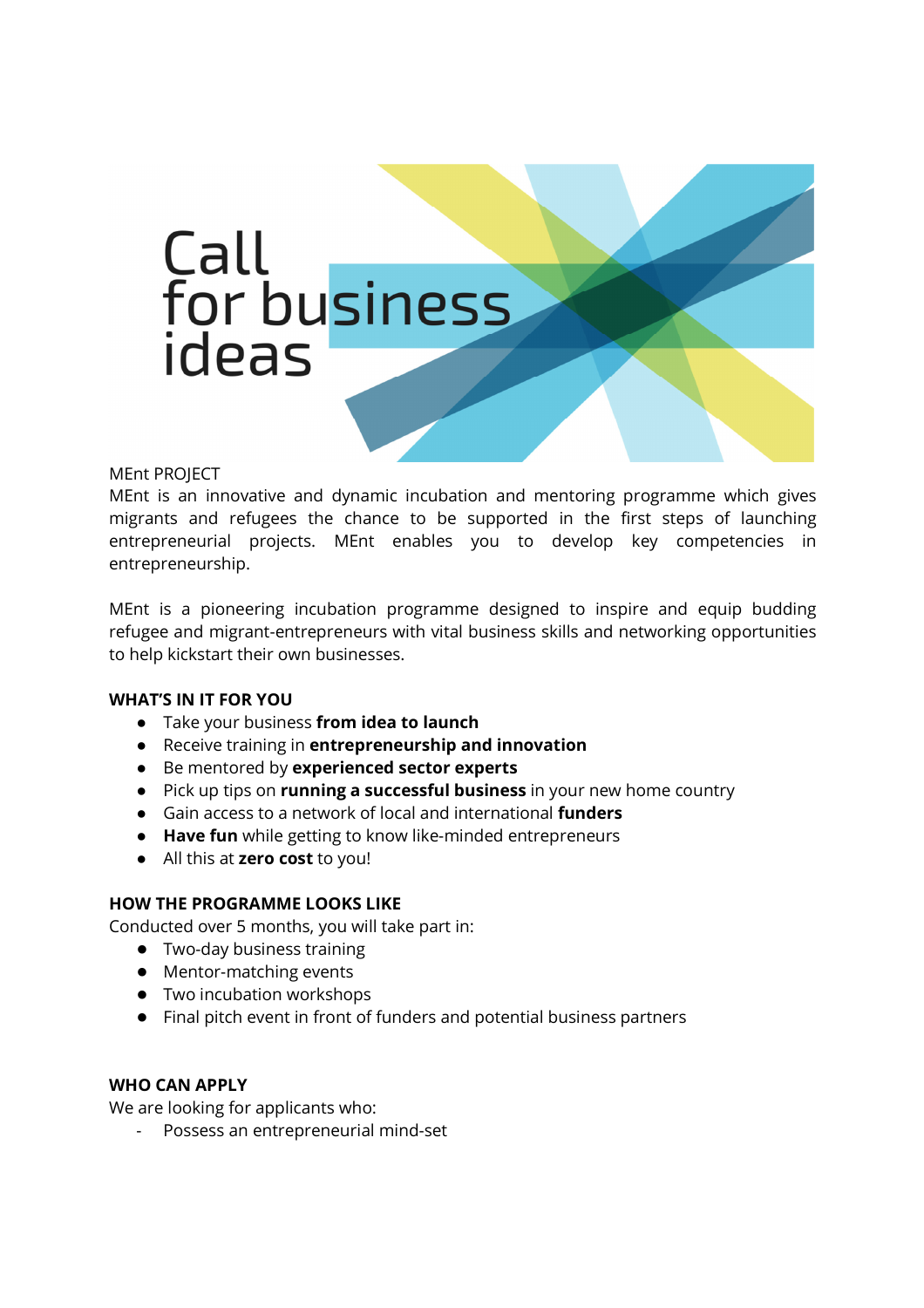- Have the motivation to launch their business ideas
- Are from a migrant or refugee background
- Must be 18 years of age and older
- Have a recognized legal status in their country of residence

### **HOW TO APPLY**

Find the application form on our website http://www.mentproject.eu/ or directly on the f6s platform: https://www.f6s.com/mentaustria1stcycle/apply.

### **WHO WE ARE**

MEnt is a cross-national project, financed by the Asylum, Migration and Integration Fund of the EU, delivered across 5 European countries — Austria, Italy, Germany, Belgium and France — and is jointly organised by 6 partners:

- ZSI (AT) is MEnt's project coordinator, experienced in different domains of social innovation and in migration issues. ZSI conducts research on the social embedding and impact of all types of innovations, and contributes to the design and diffusion of socially accepted and sustainable innovations to meet social challenges. By deployment of innovative research, education, advisory services and coordination of networks, ZSI creates new knowledge, evaluate measures, develop concepts and forward their implementation.
- Avanzi (IT), established in 1997, has been working for nearly 20 years in the area of social innovation, with particular attention to policy makers support, innovative partnerships and issues related to social businesses. In Italy, it has created the first incubator (Make a Cube, controlled at 100%) and acceleration programme dedicated to social entrepreneurs, as well as implemented large scale pre-incubation and incubation projects, involving close to 50 potential entrepreneurs at the same time.
- Codici (IT) is dedicated to the social inclusion of migrants and disadvantaged people. It operates as a partner to local governments and offers skilled support to migrants and refugees and related associations. Codici has significant experience in field work as well as advising on policy changes.
- Kiron Open Higher Education (DE and BE), is a non-profit organization that provides refugees access to higher education and successful learning through digital solutions. Established in 2015, Kiron is based in Berlin, with a liaison office in Brussels. It offers education and training to migrants and refugees as a unique reference target. Providing early stage support to migrants willing to establish new businesses, Kiron also operates as a connector among migrants, incubators and investors, business angels and long term partners.
- Make Sense (FR) adopts an innovative approach to social innovation and social entrepreneurship by connecting, virtually and physically, a wide number of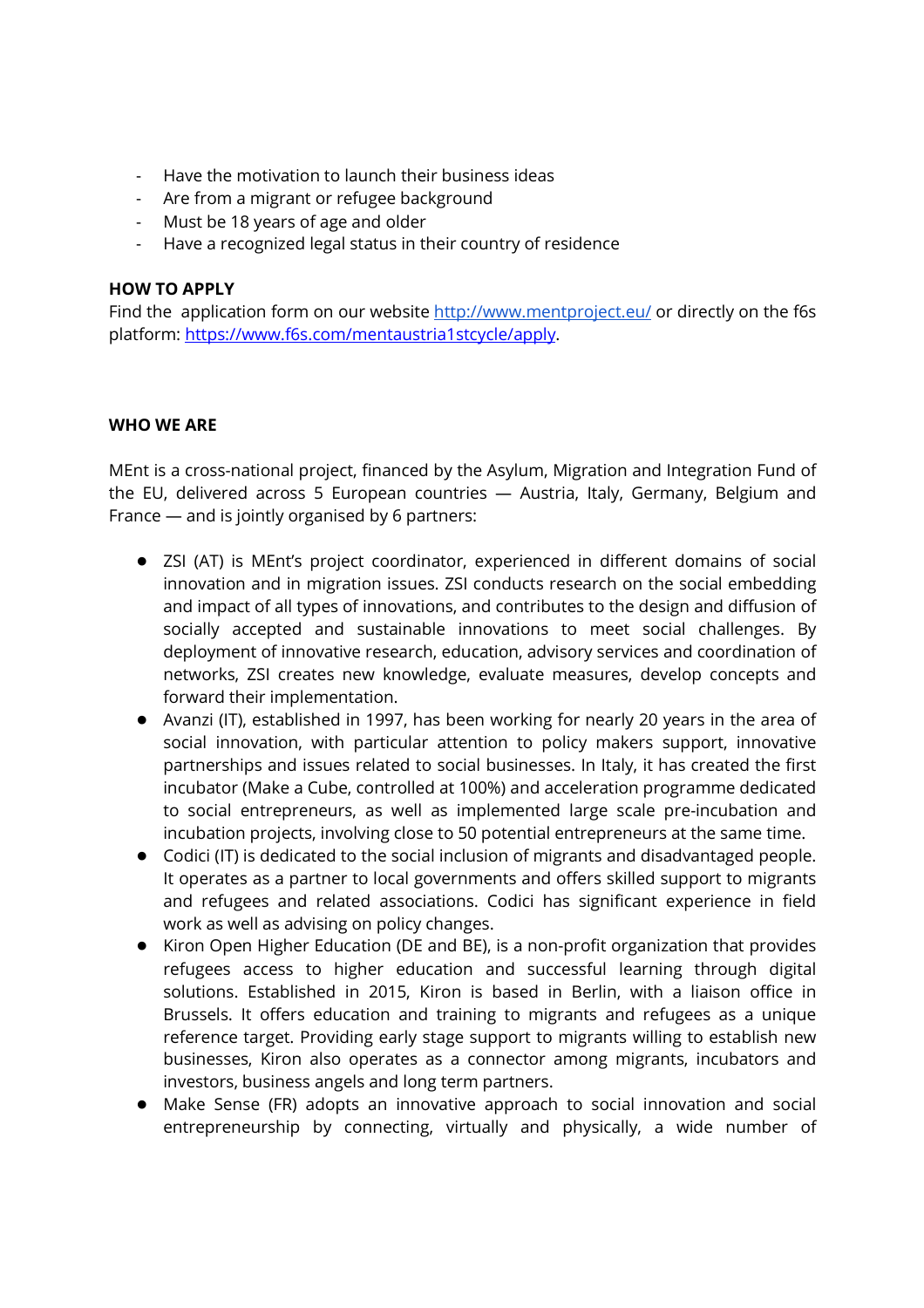innovators, experts, entrepreneurs.

● SomosMas (ES) connects ideas and know-how using a crowdsourcing approach to different kind of social issues. It supports the development and reinforcement of social ecosystems**.** 

Website: http://www.mentproject.eu/

### **FAQs:**

### **1. HOW TO APPLY?**

Find the application form here. Scroll down to the section "Click here to apply to the programme in your country", and choose your country of residence. You will then be directed to the platform page of your selected country.

You will also be asked to register to the F6S.com platform.

Although optional, we encourage you to include a short letter of motivation in your application, where you can introduce yourself (and your team members), and your business idea.

### **2. WHO IS THIS PROGRAMME FOR?**

MEnt is specifically designed to benefit newcomers interested and committed to starting their own business in Austria, Italy, Germany, Belgium, and France. What matters most is your motivation and commitment to participate in MEnt's activities and work towards creating your own start-up.

### **3. WHAT ARE THE ENTRY REQUIREMENTS?**

Before you apply, please make sure you (and your team members) meet these prerequisites:

● All newcomers with legal residence status in EU are eligible to apply.\*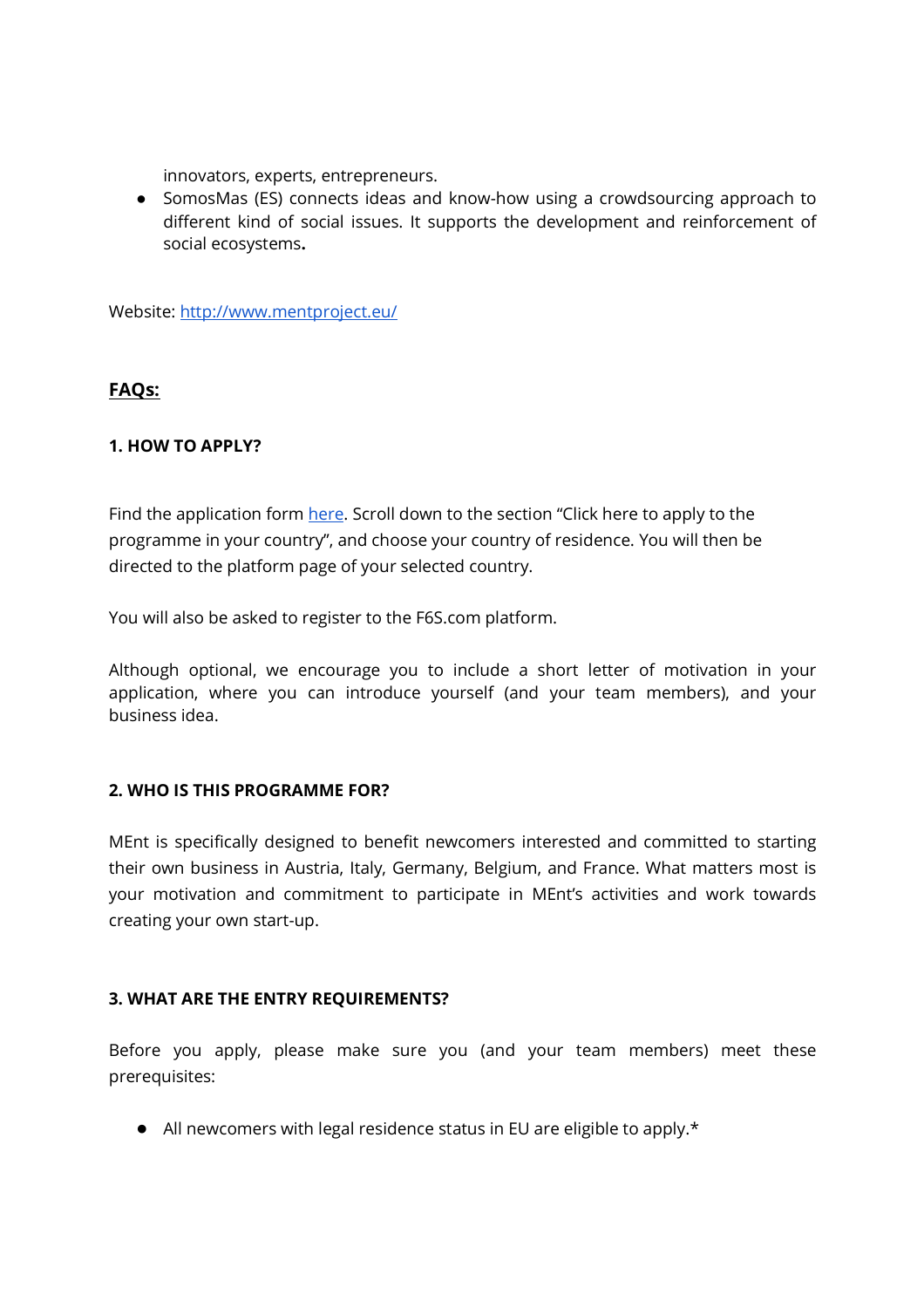- EU citizens are also welcome, although preference will be given to newcomers.
- You need to have a good grasp of English in order to be able to fully participate in MEnt's activities.
- You should also estimate to set aside a minimum of 10-15 hours a week to not only attend all of MEnt's activities and events, but also to work on your business idea with your team.

 *\*Newcomers interested in MEnt but hold uncertain residence status may reach out to us: info@mentproject.eu. We will do our best and see how you may still participate in MEnt.* 

# **4. WHAT DO I GET OUT OF THE PROGRAMME?**

MEnt offers a unique platform that combines business idea development with training, mentoring, and networking opportunities. By the end of the programme, you would have:

- Transformed your initial business idea into a strong value proposition and a viable business plan
- Tested and validated your idea into a feasible product/service offering
- Increased your business literacy and acquired essential know-how in financial planning, marketing, creating compelling presentations, and working with external partners
- Gained valuable contacts in the start-up scene, as well as in the sector(s) relevant to your product offering

*\*subject to certification requirements*

## **5. WHAT KIND OF COURSES ARE OFFERED WITHIN MENT?**

Our curriculum will be finalised after the selection and acceptance of the participants. That said, the following courses are already planned into our curriculum and will be part of the short training sessions and light incubation:

- How to understand your market and users
- Identity, mission and vision
- Prototype-Test-Repeat: Ready your product for implementation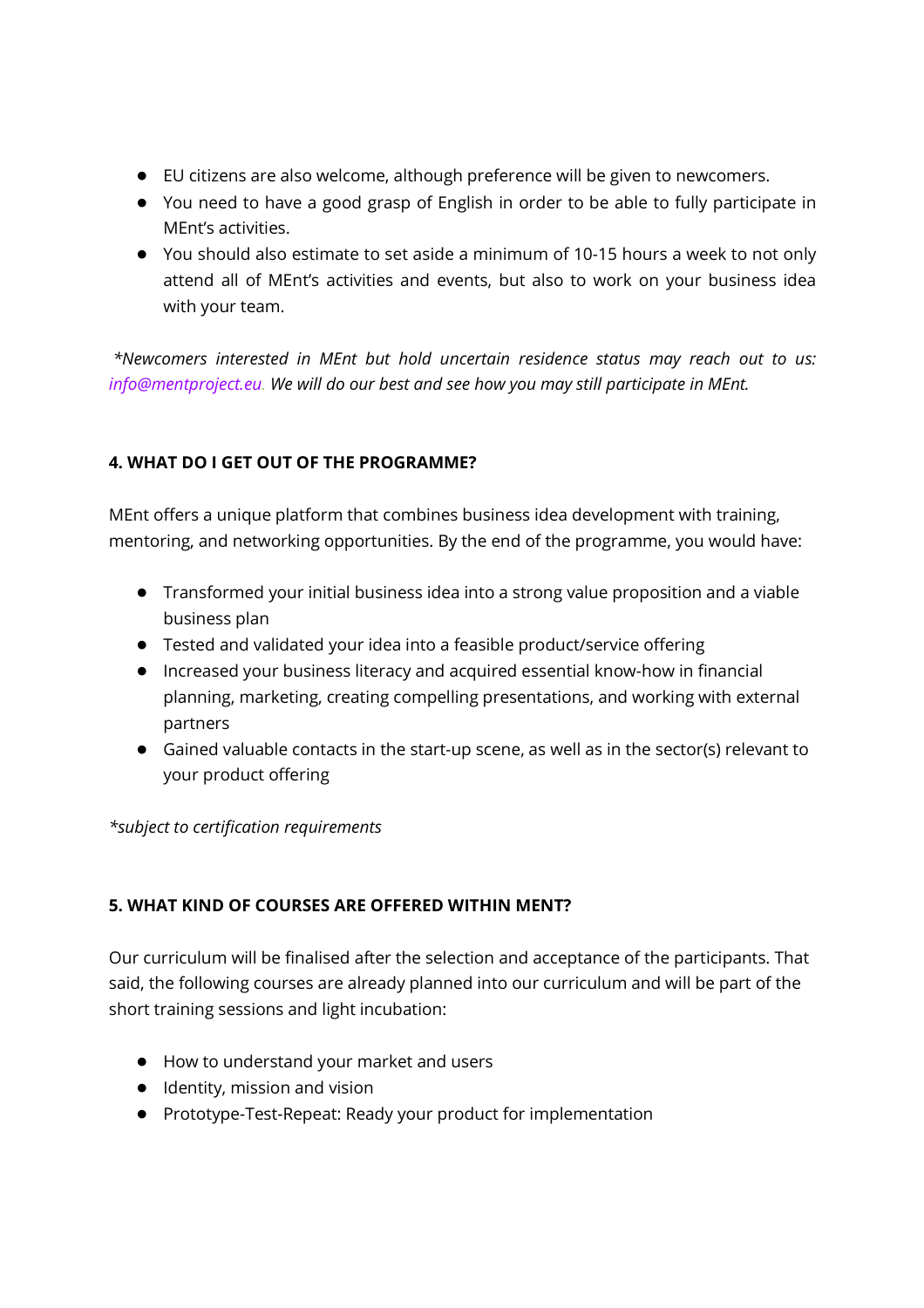- Master the basics of accounting
- Budgeting and managing your finances
- Sales and marketing 101
- How to write a funding proposal
- Analysis of the impact framework
- Pitch to sell: Create winning business presentations
- How to form lasting business relationships with partners and clients

### **6. WHAT KIND OF PROFESSIONAL SUPPORT WILL I GET?**

Mentoring is a cornerstone of the MEnt project. All our mentors are selected based on their experience and in-depth insights into a specific industry. We will 'match-make' each team/idea with a dedicated mentor with expertise in a field similar to your business idea.

Your mentor will accompany you/your team throughout the length of the programme, guiding the development of your idea, and giving you 'reality checks'. They will offer you insights into the field your business will play in, how to reach the right customer segments, and help you open doors to potential partners.

Through MEnt, you will also be connected to experts and other important players in the start-up community—e.g. Tax and legal experts, web developers, app designers. We have earmarked several of such networking events for the purpose of helping you grow your professional network.

# **7. WHEN WILL THE PROGRAMME START, AND HOW MUCH TIME DO I HAVE TO DEDICATE IN THESE 5 MONTHS?**

The first cycle of the programme starts at the end of May, and will run till September.

The programme opens with an intensive 2-day workshop (Short Training Session). Thereafter, expect to set aside a minimum of 15 to 20 hours every week to use the new knowledge and contacts we provide you to develop your idea and business (i.e. customer research, market discovery, prototyping, user testing etc). Dates of the workshops will be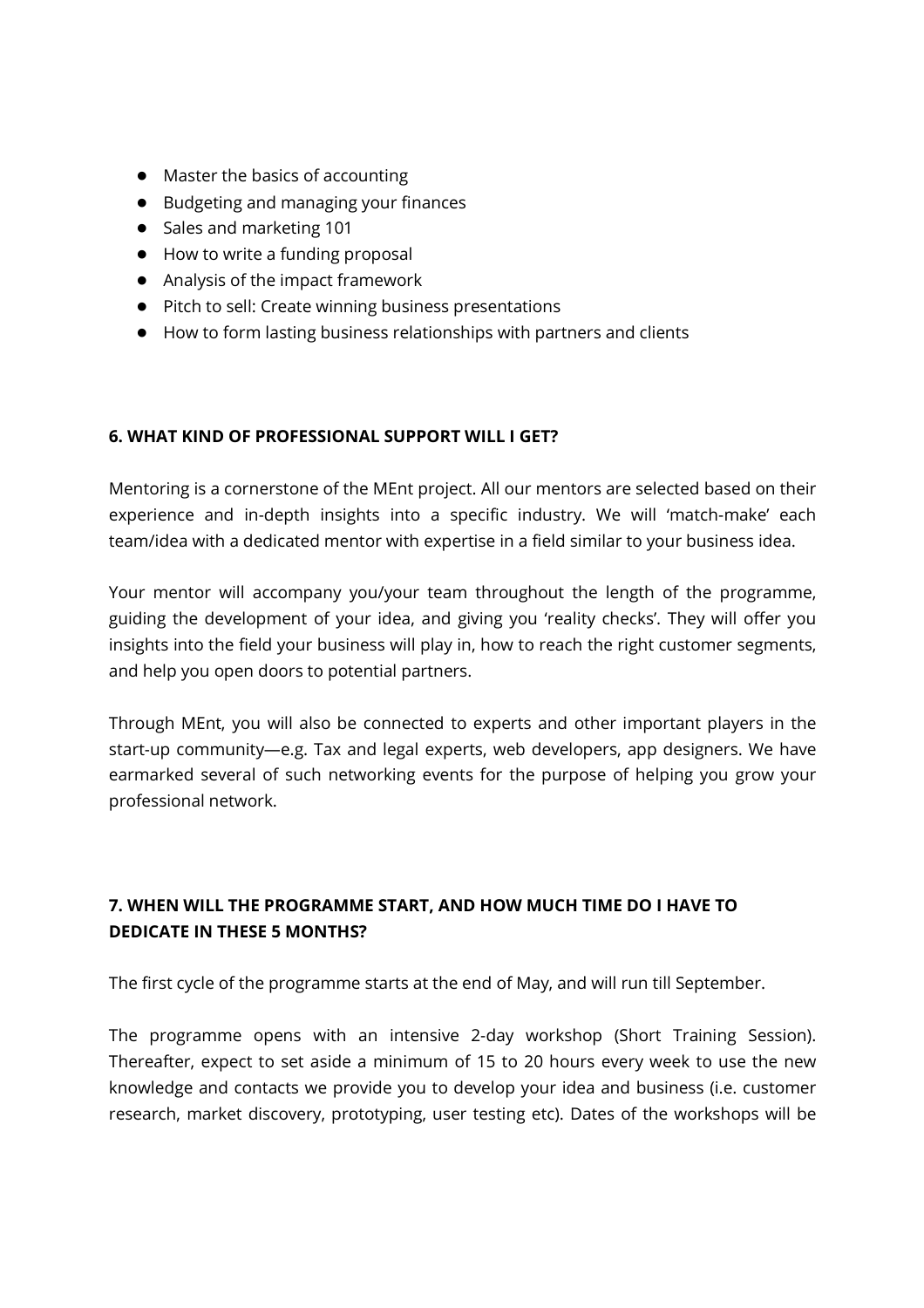differ in each country. You can find this information in the documents available on the website.

A second cycle is also planned for November 2017. Applications for this second cycle will be announced at a later date.

## **8. HOW MANY PROJECTS/TEAMS WILL TAKE PART IN THE PROGRAMME?**

One program cycle runs for 5 months, and each cycle will support up to 10 innovative ideas that are developed either by individuals or in teams. Projects/teams will undergo two rounds of selection:

- 1. Selection 1: Application -- 20 projects/teams Out of all the applications received, 20 projects/teams will be selected to take part in the Short Training Session (2 days). There is no maximum number of members in each team, however to ensure fairness, up to 3 team members may participate in our workshops and events.
- 2. Selection 2: Short Training Session -- 10 projects/teams At the end of this 2-day workshop, the selected 20 projects/teams will be asked to prepare a short report. Based on this report and their performance in the workshop, up to 10 projects/teams will be selected to carry on to the incubation phase.

We strongly encourage working in teams. Mixed and diverse teams (across genders and nationalities etc.) are very welcome. Teams comprising members of refugee or migrant backgrounds, and members of native or naturalised EU citizenship are also invited to apply.

It is not mandatory to have already formed a team at the time of application. You may still apply as an individual as MEnt allows the flexibility for you to either become part of an existing team, or form a new team with other individual participants in the programme.

If you are applying as a team, your team should consist of at least one member of refugee or migrant background.